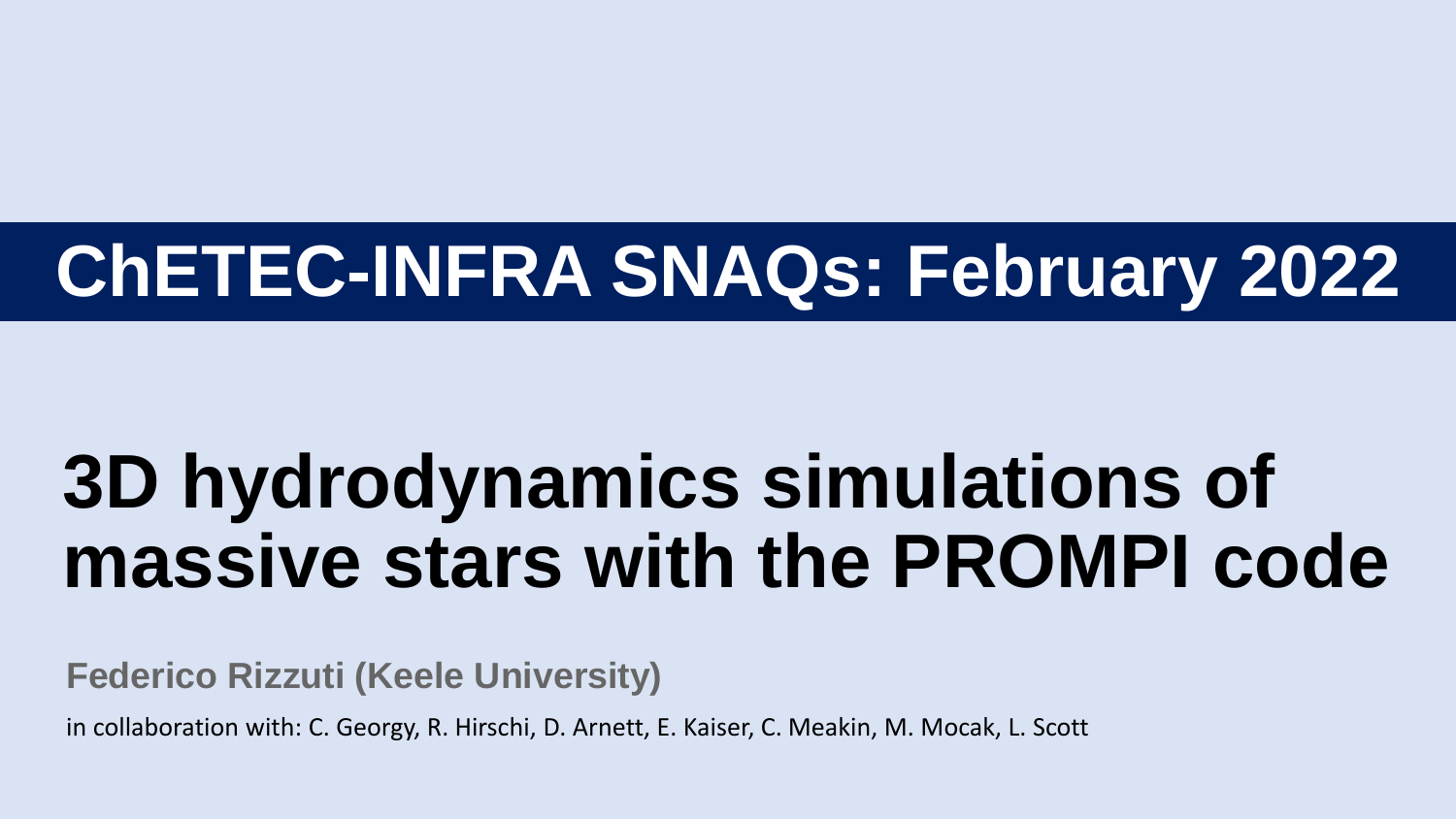# **Outline**

- Modelling stars: 1D vs 3D
- Setup choices and the PROMPI code
- A new set of Ne-shell simulations
- Kinematics and abundance profiles
- Evolution of the convective boundaries
- From 3D to 1D : parametrizing the entrainment law
- Conclusions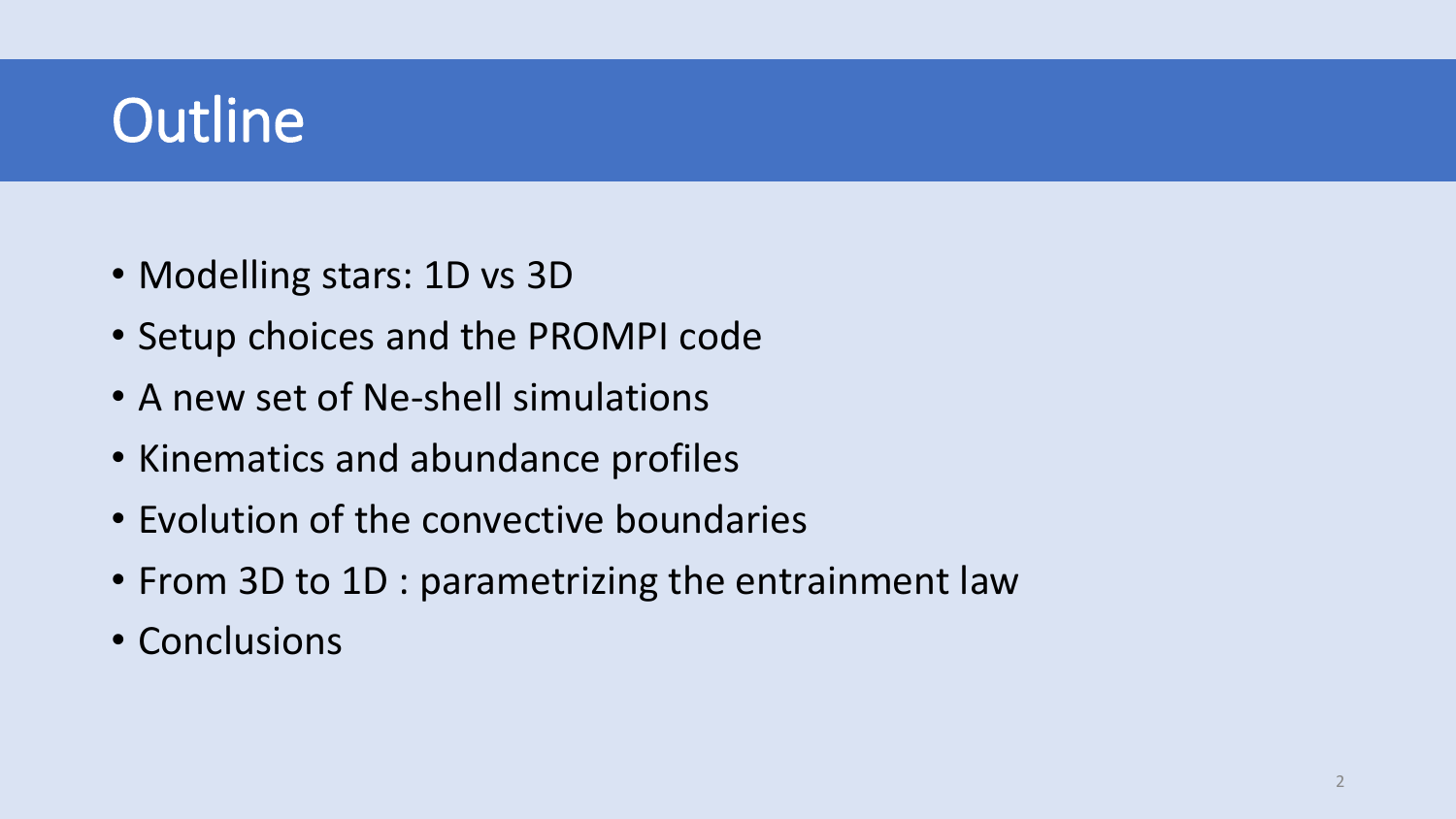# Stellar evolution models: the limits of 1D

#### **Advantages:**

- can model the full star
- can cover the entire lifetime
- easily compared to obsevations
- can explore mass and metallicity
- used for progenitor models

#### **What's missing?**

• self-consistent physical descriptions of mass loss, convection, rotation, magnetic fields, opacity, binarity (and their interplay)

#### **Disadvantages:**

- spherical symmetry assumed
- parametrized physics for multi-D processes
- cannot model turbulence

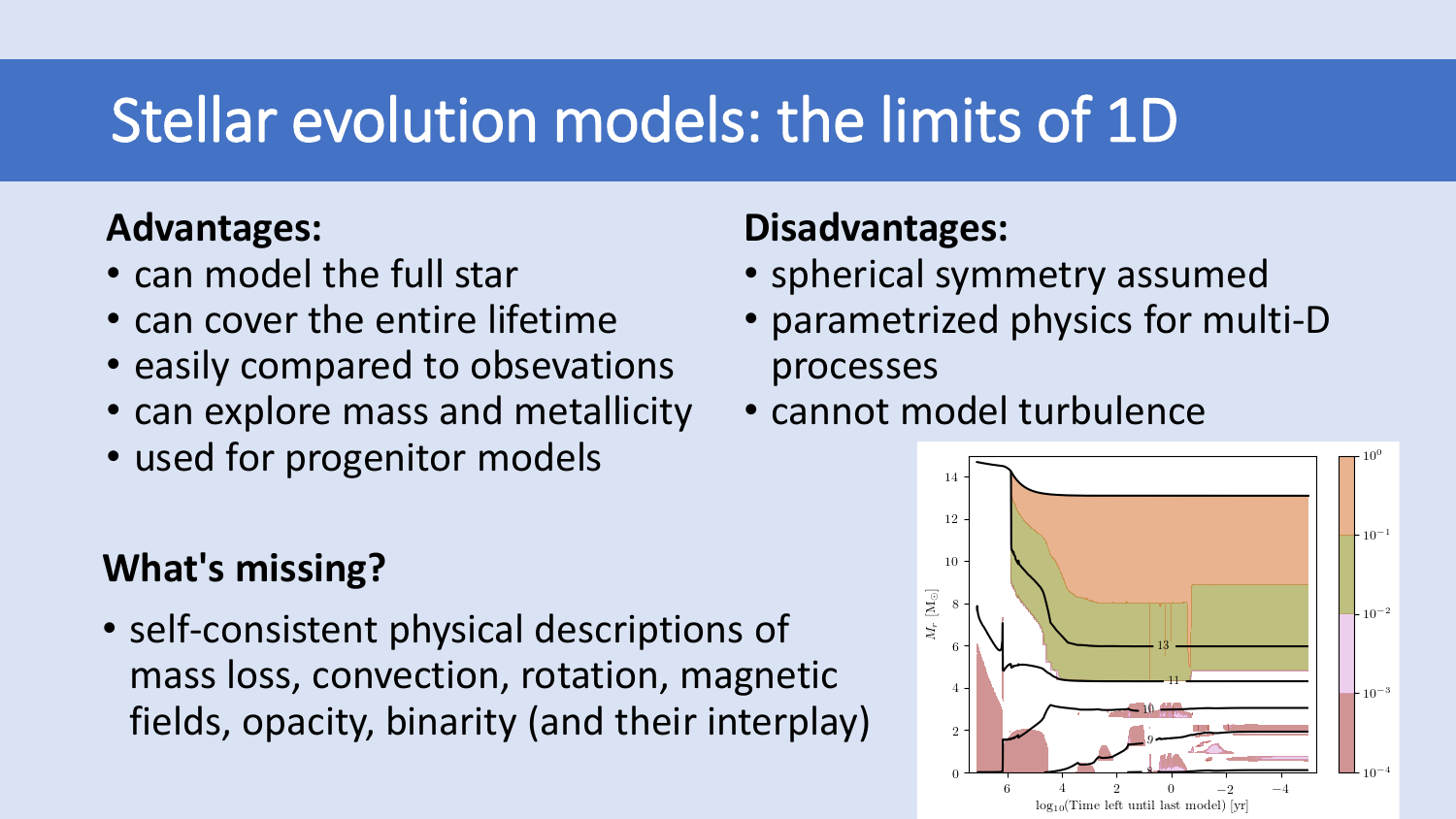# 3D hydrodynamics models

Modelling a 3D box enclosed in / enclosing a star

#### **Advantages:**

- deviations from spherical symmetry
- can model fluid instabilities
- can include naturally 3D processes (convection, turbulence) without assuming any prescription

#### **Disadvantages:**

- high computational cost
- limited by fluid dynamical timescales
- cannot simulate full star or entire lifetime
- more difficult to compare results to observations

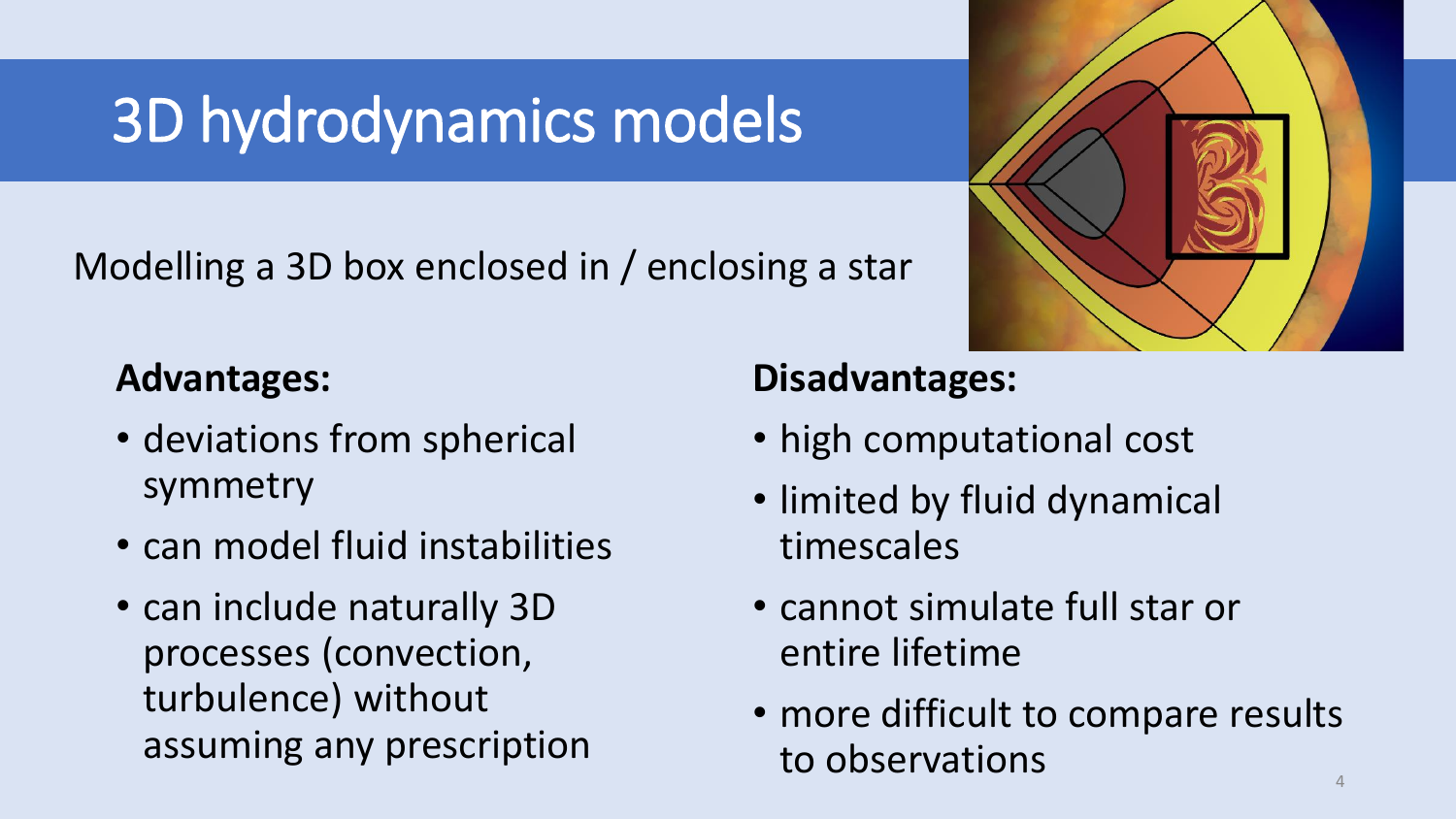# Why employ hydrodynamics models?

#### **Multi-D processes can be reproduced:**

- Convection, rotation, magnetic fields
- No need to assume prescriptions as in 1D e.g. mixing length theory (MLT), convective boundary mixing (CBM)
	- $\rightarrow$  possible to use 3D data to constrain 1D parametrization
- Turbulent mixing leading to convection
- Turbulent entrainment at convective boundaries
- Internal gravity waves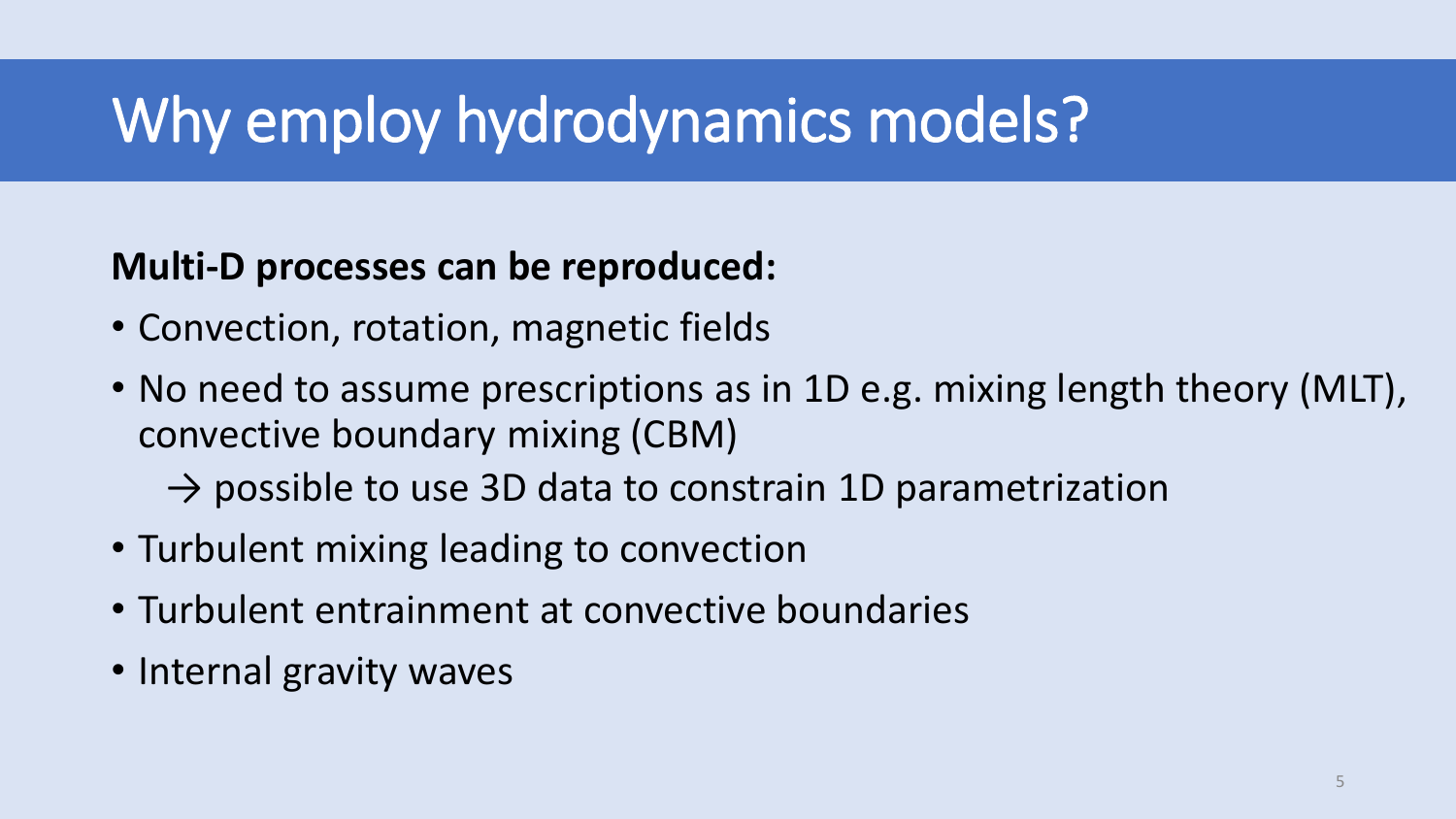### 321D: the link between 1D and multi-D

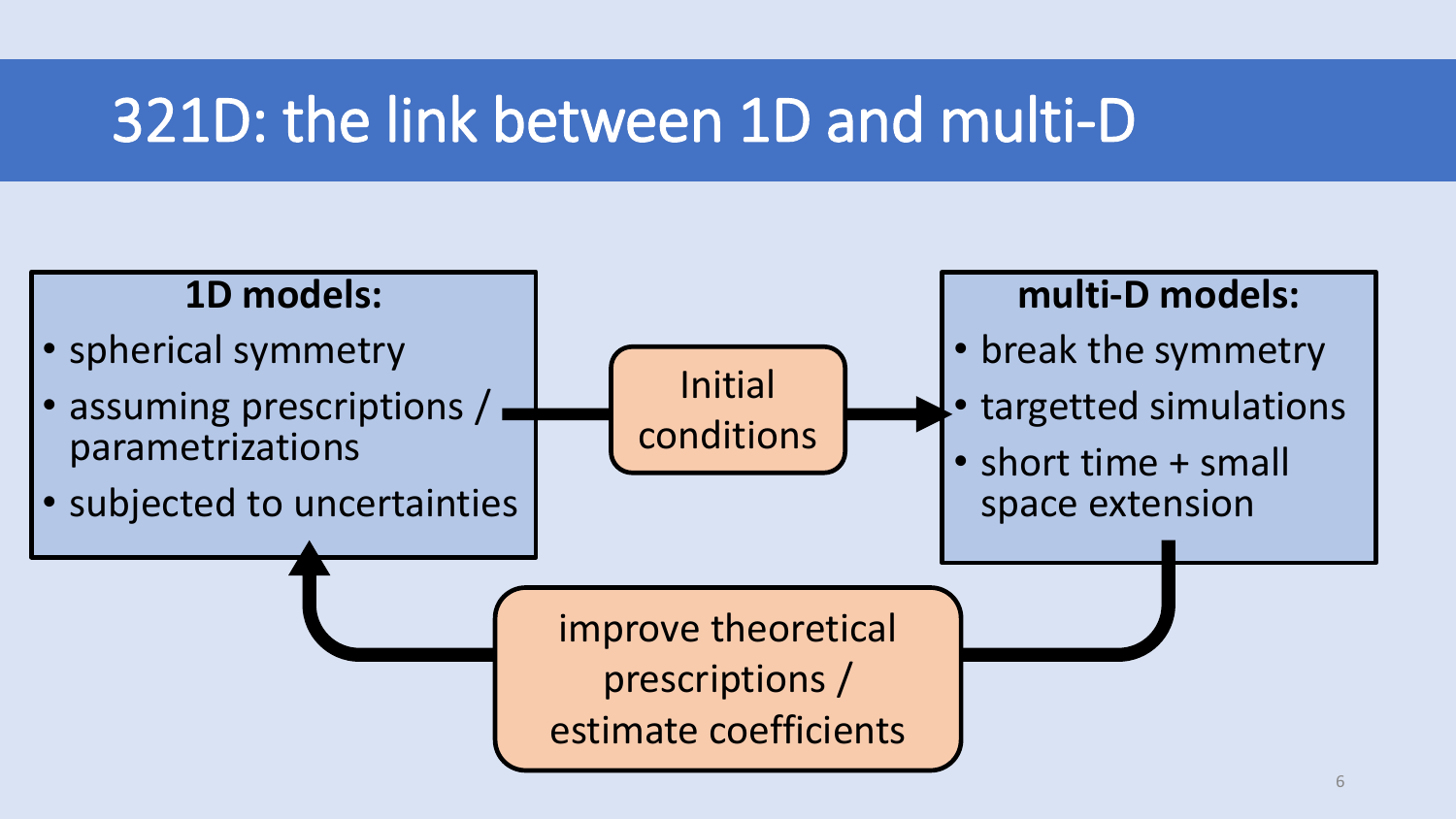# Possible choices for a setup

First of all, the physics of the problem:

 $\rightarrow$  stellar mass, age, core or burning layers...

Then:

- Initial conditions from a 1D stellar evolution model
- Problem geometry and resolution: plane-parallel, spherical…
	- $\rightarrow$  be careful with singularities
- Boundary conditions: periodic, reflective…
- Gravity: constant, polynomial…



Muller (2020)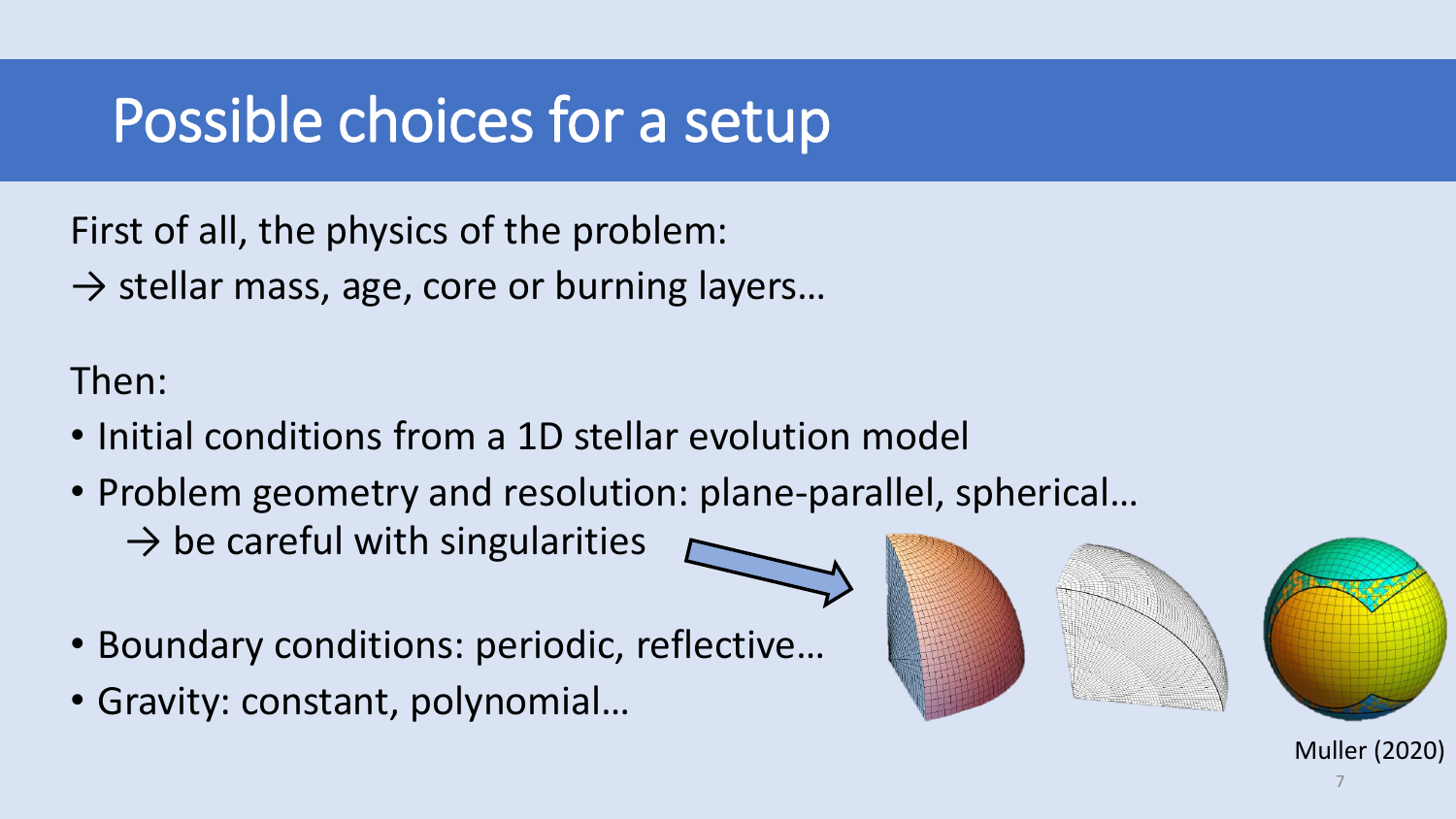# The PROMPI 3D Hydrodynamics Code

PROMPI solves the Euler equations (inviscid approximation)  $by:$ 

 $\frac{\partial \rho}{\partial t} + \nabla \cdot (\rho \, \mathbf{v}) = 0;$ 

$$
\rho \frac{\partial v}{\partial t} + \rho v \cdot \nabla v = -\nabla p + \rho g;
$$

$$
\rho \frac{\partial E_t}{\partial t} + \rho \, \mathbf{v} \cdot \nabla E_t + \nabla \cdot (p \, \mathbf{v}) = \rho \, \mathbf{v} \cdot \mathbf{g} + \rho (\epsilon_{\text{nuc}} + \epsilon_{\nu});
$$

 $\rho \frac{\partial X_i}{\partial t} + \rho \, \mathbf{v} \cdot \nabla X_i = R_i,$ 

PROMPI : Meakin, Arnett+ 2007-onwards PROMETHEUS : Fryxell, Mueller, Arnett 1989 PPM method : Colella & Woodward 1984

- PROmetheus MPI
- finite-volume, time explicit, Eulerian, PPM implementation
- domain decomposition for parallel computing (MPI)
- Cartesian, spherical or cylindrical geometry
- reflective or periodic boundary conditions, velocity damping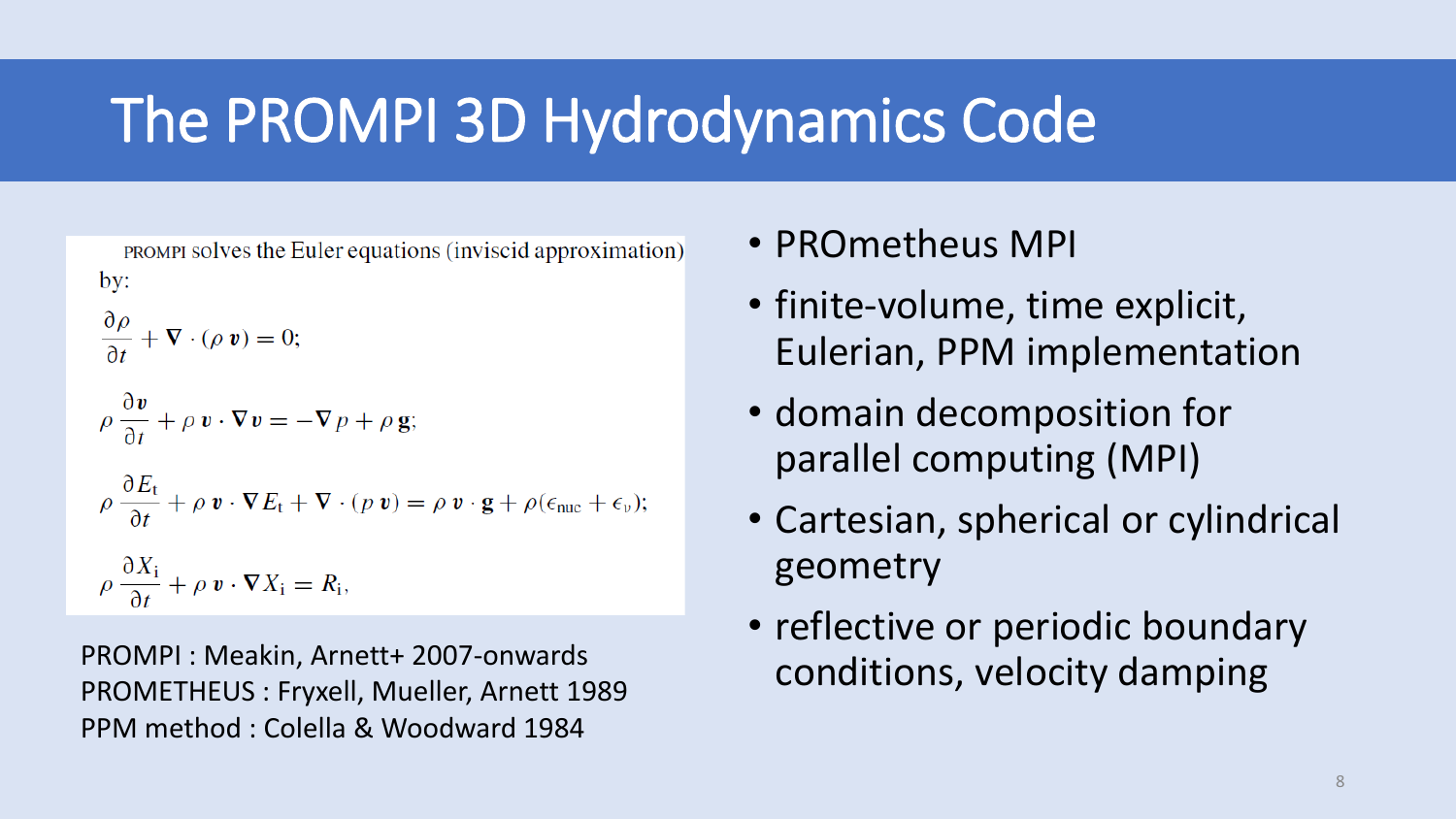### Simulations of a neon-burning shell

Modelling a 3D cell in the Ne-shell of 15 M<sub> $\odot$ </sub> star with PROMPI:

- Plane-parallel "box-in-a-star" of  $(0.64 \times 10^8 \text{ cm})^3$
- Multiple simulations with different resolutions (mesh size) and nuclear energy generation rates ("boosting factors")

We focus on reproducing/studying:

- Turbulent convection
- Convective boundary mixing
- Turbulent entrainment

| resolution<br>$\rightarrow$<br>boosting | 1283        | 256 <sup>3</sup> | $512^3$      | $1024^3$ |
|-----------------------------------------|-------------|------------------|--------------|----------|
| x <sub>1</sub>                          |             |                  | Ex1          |          |
| $\overline{\mathbf{x}}$ 10              | <b>Irez</b> | mrez             | <b>Ex10</b>  | vhrez    |
| x 100                                   |             |                  | <b>Ex100</b> |          |
| x 1000                                  |             |                  | Ex1000       |          |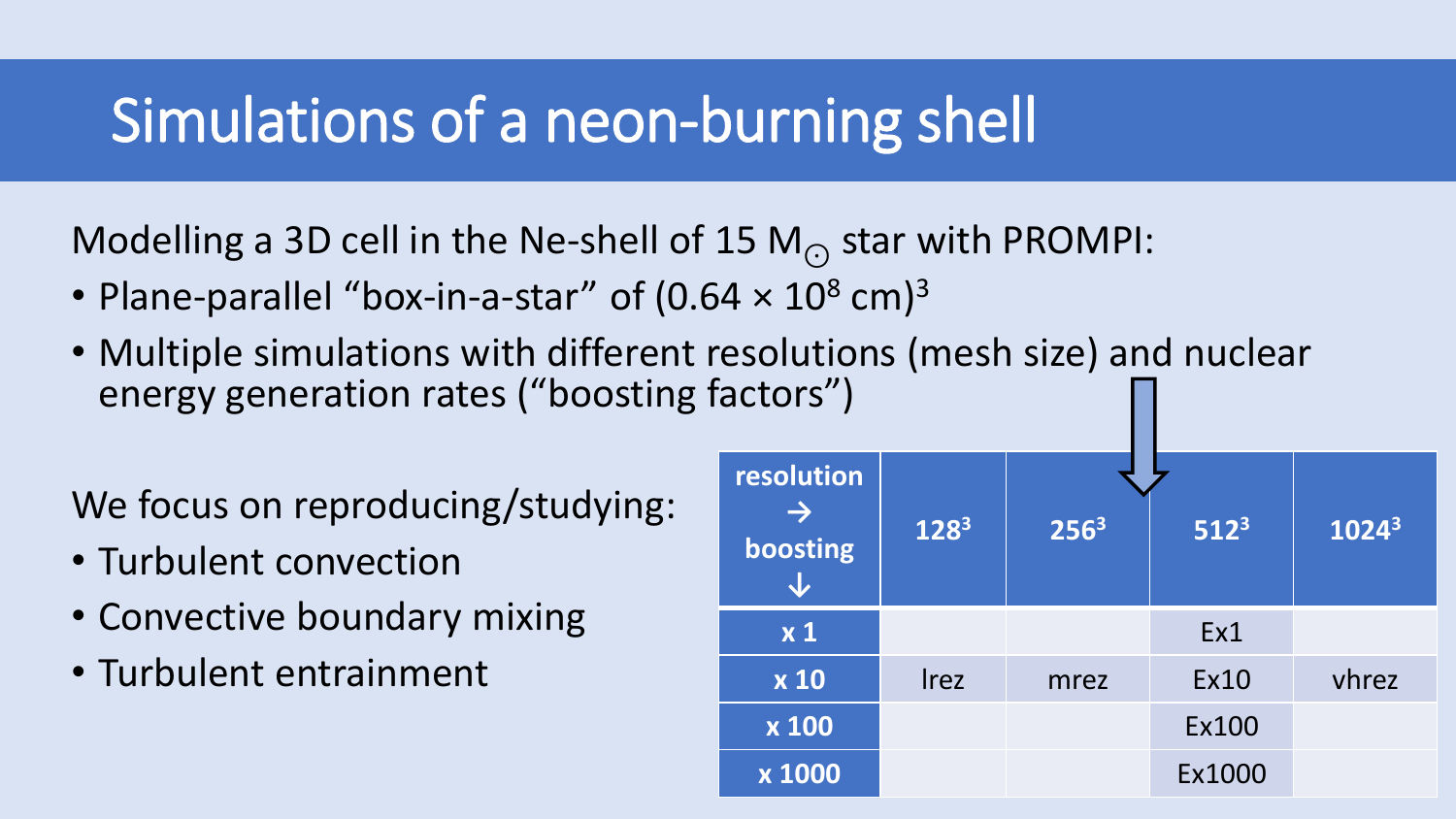### Kinematic study: velocity movie

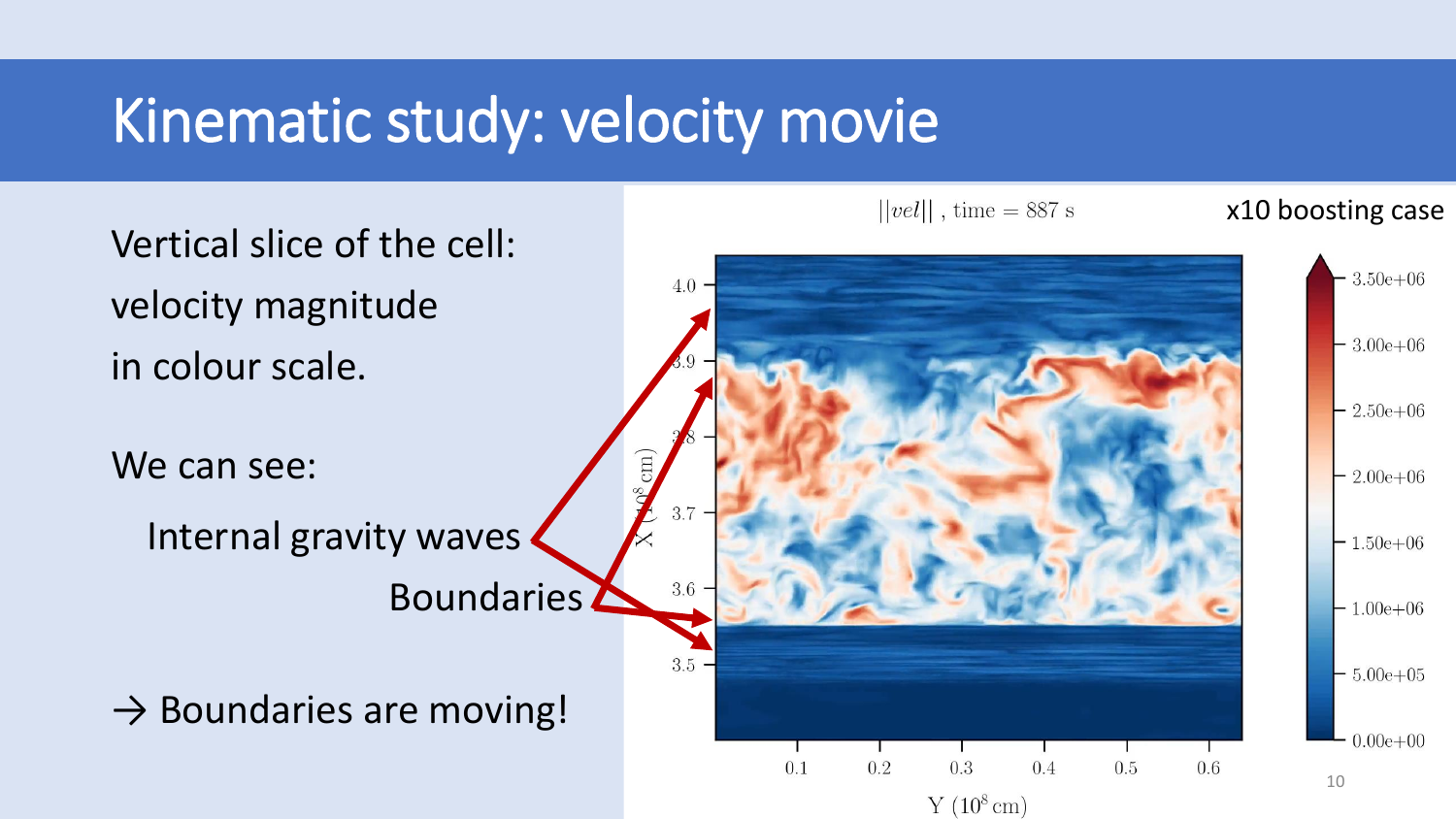### Chemical study: abundance movies

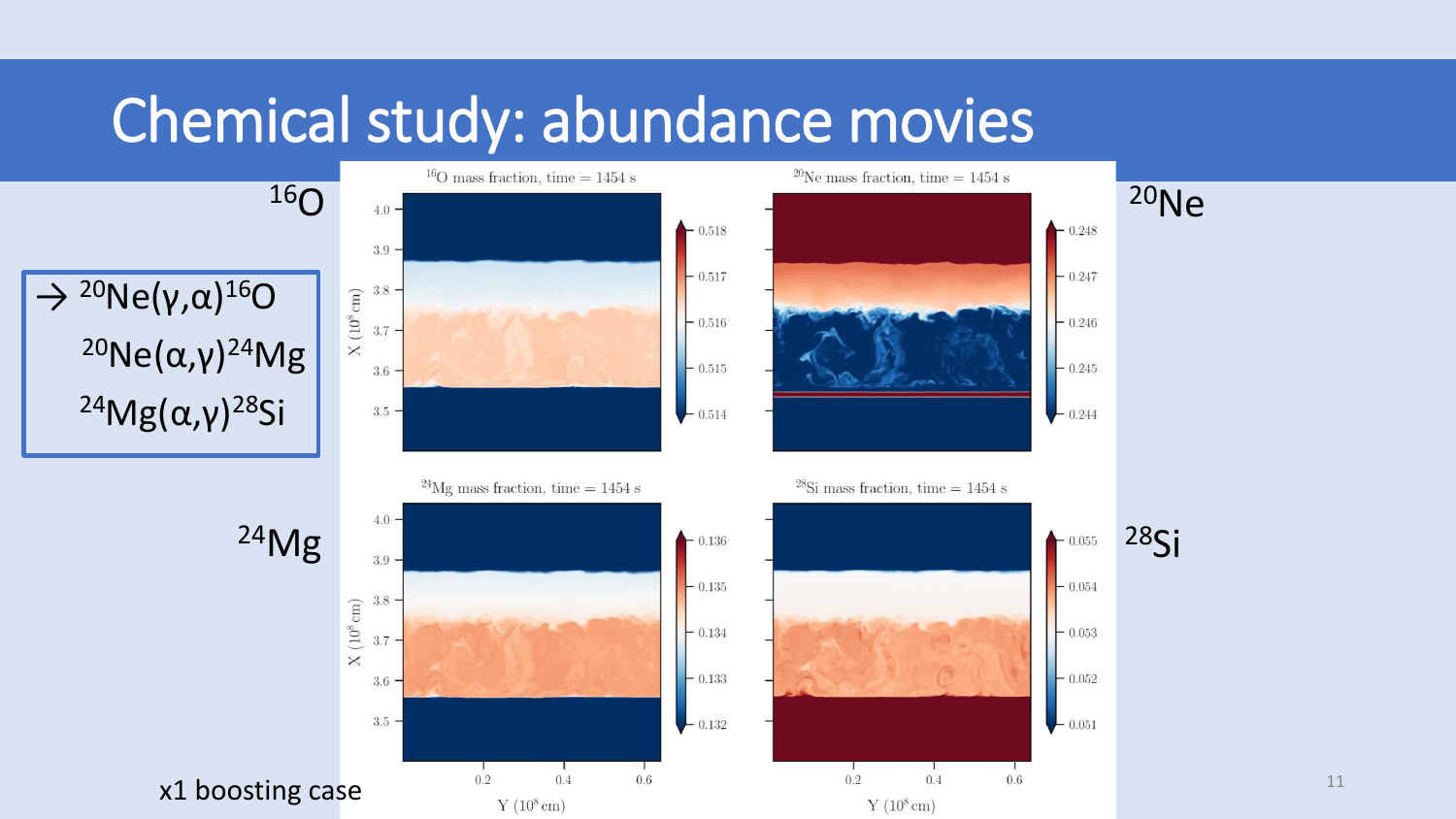### Abundance profiles

- We study the mass fraction of the most abundant isotopes
- The profiles are used to define the convective boundaries

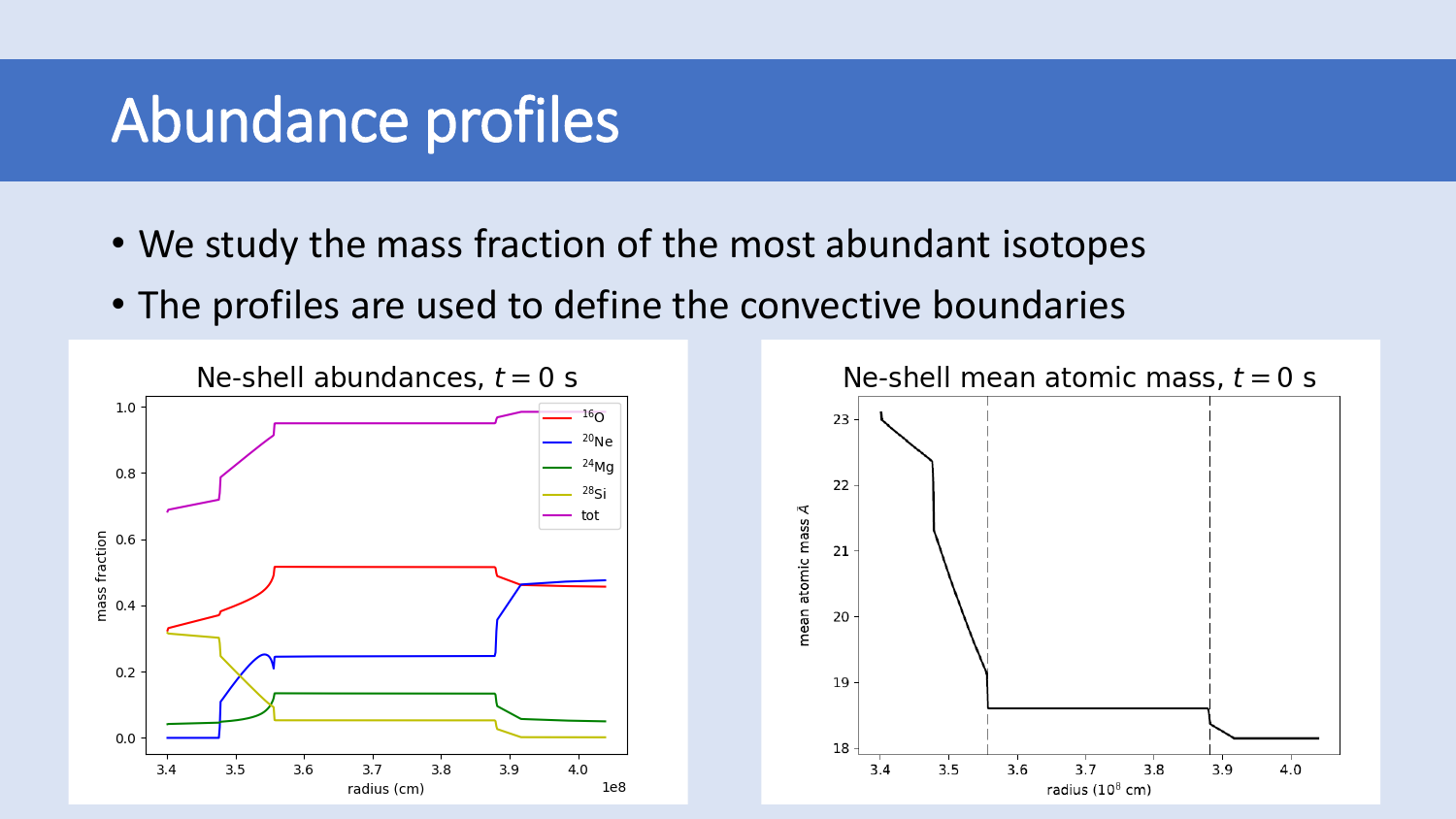### Evolution of the boundary locations



- The location of the boundaries moves with time, because the convective zone is growing: this is entrainment
- The entrainment rate is strongly dependent on the boosting factor
- The entrainment rate is not dependent on the resolution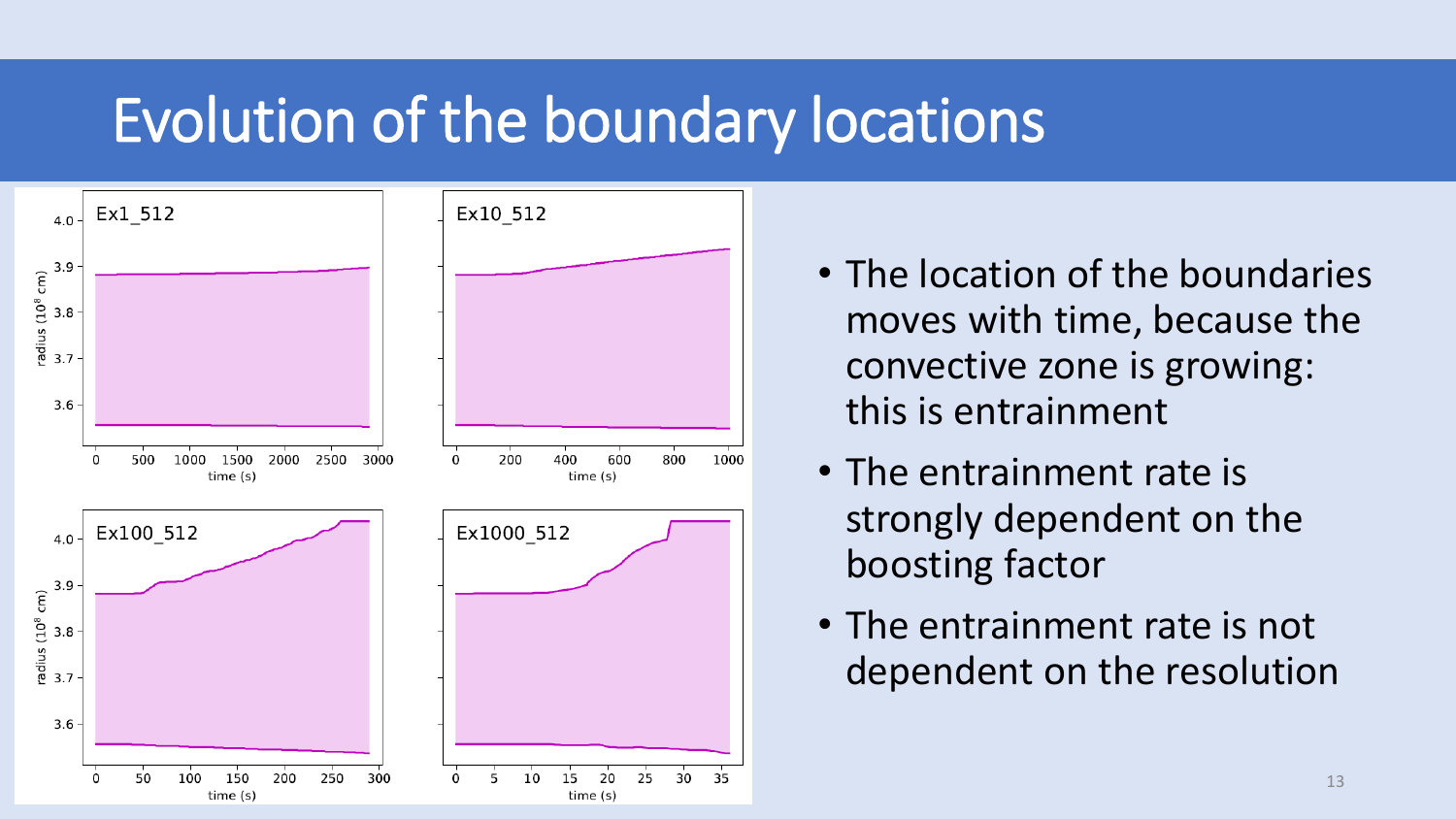### Computing the entrainment law



$$
E = \frac{v_{\rm e}}{v_{\rm rms}} = A \cdot Ri_B^{-n}
$$

- Entrainment rate can be parametrized with a simple law using the "bulk Richardson number", representing the "stiffness" of the boundary
- Then the law can be used to improve convection in 1D models  $1D \rightarrow 3D \rightarrow 1D$